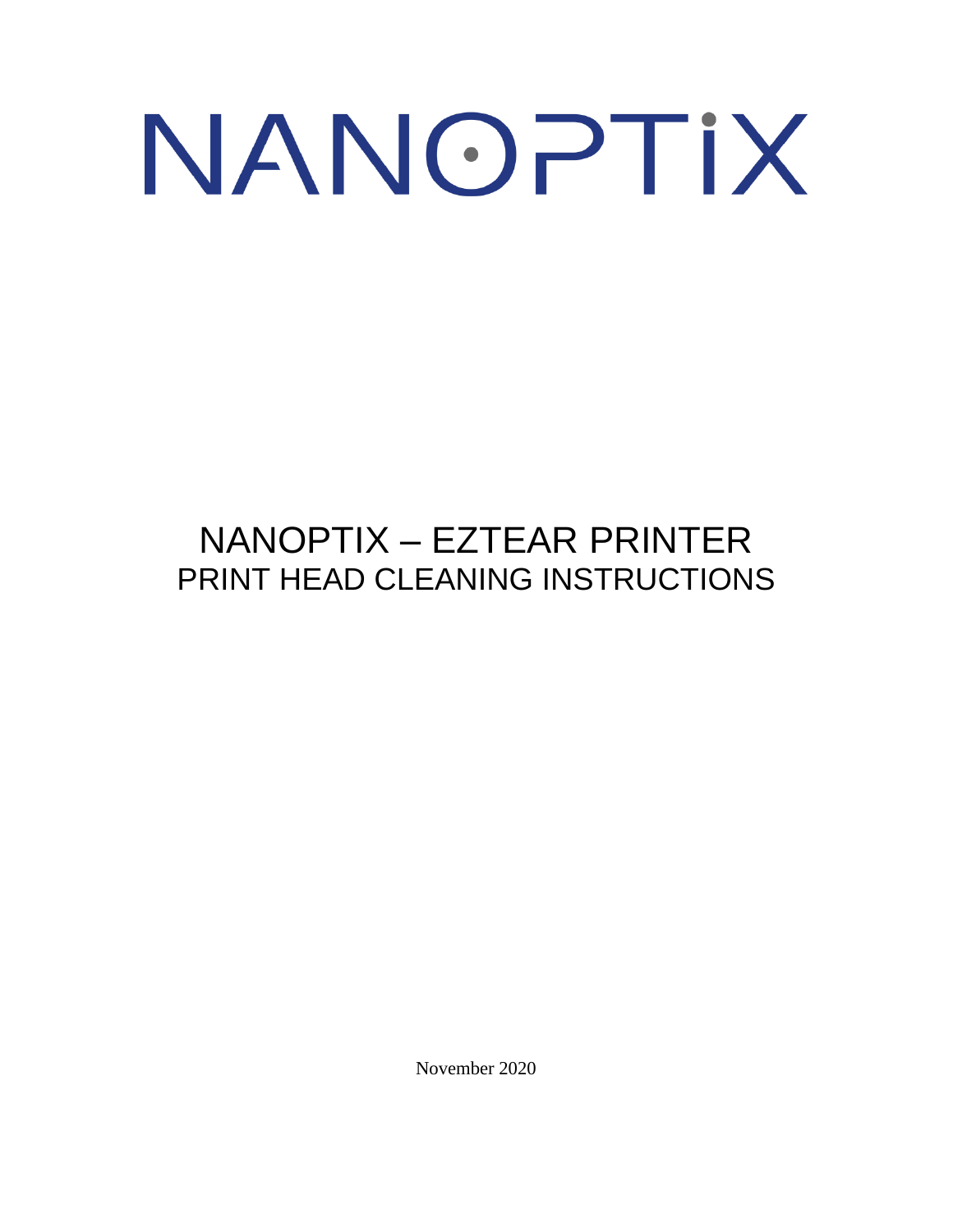## **CLEANING THE PRINTHEAD**

Note: Under normal operating conditions, the minimum interval for cleaning the thermal print head should be 5km of paper.

1. Disconnect power, open printer door and vacuum access dust and ashes that may have accumulated.



2. Clean the roller with a cotton swab and isopropyl alcohol.

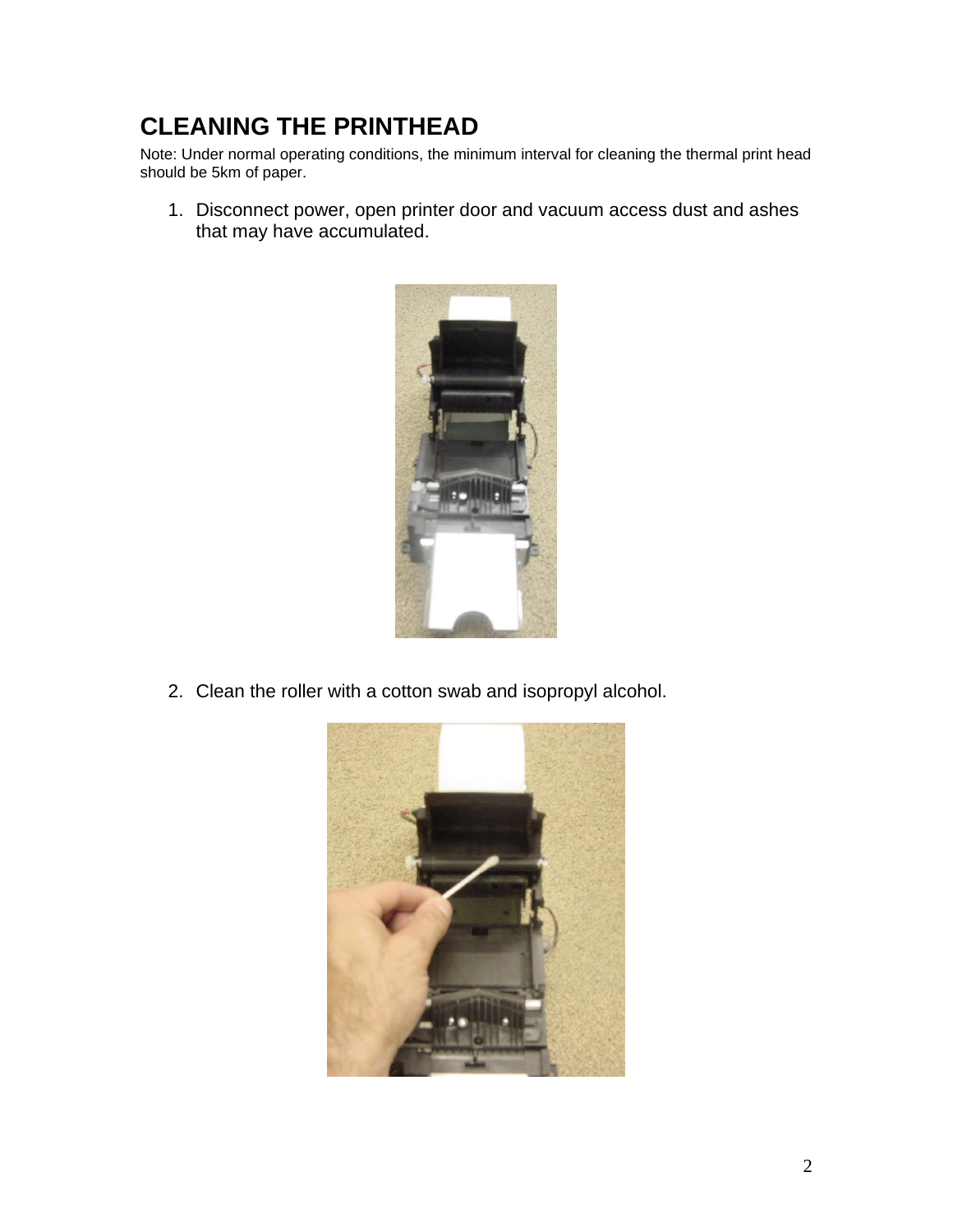- 3. Clean the print line (black line on the print head) with a cotton swab and isopropyl alcohol.
	- Expanded View



• Close Up View